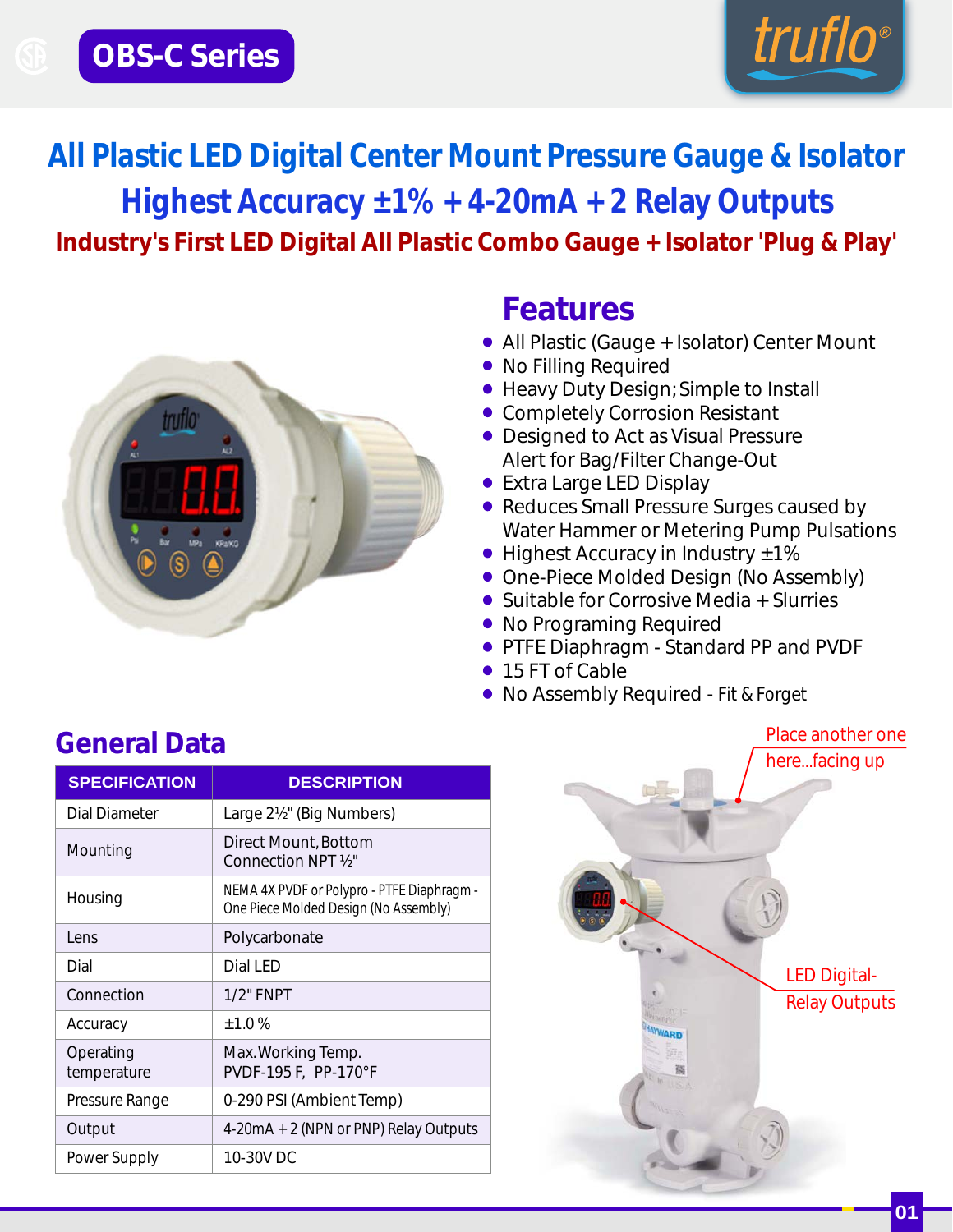

## *HOW TO ORDER*